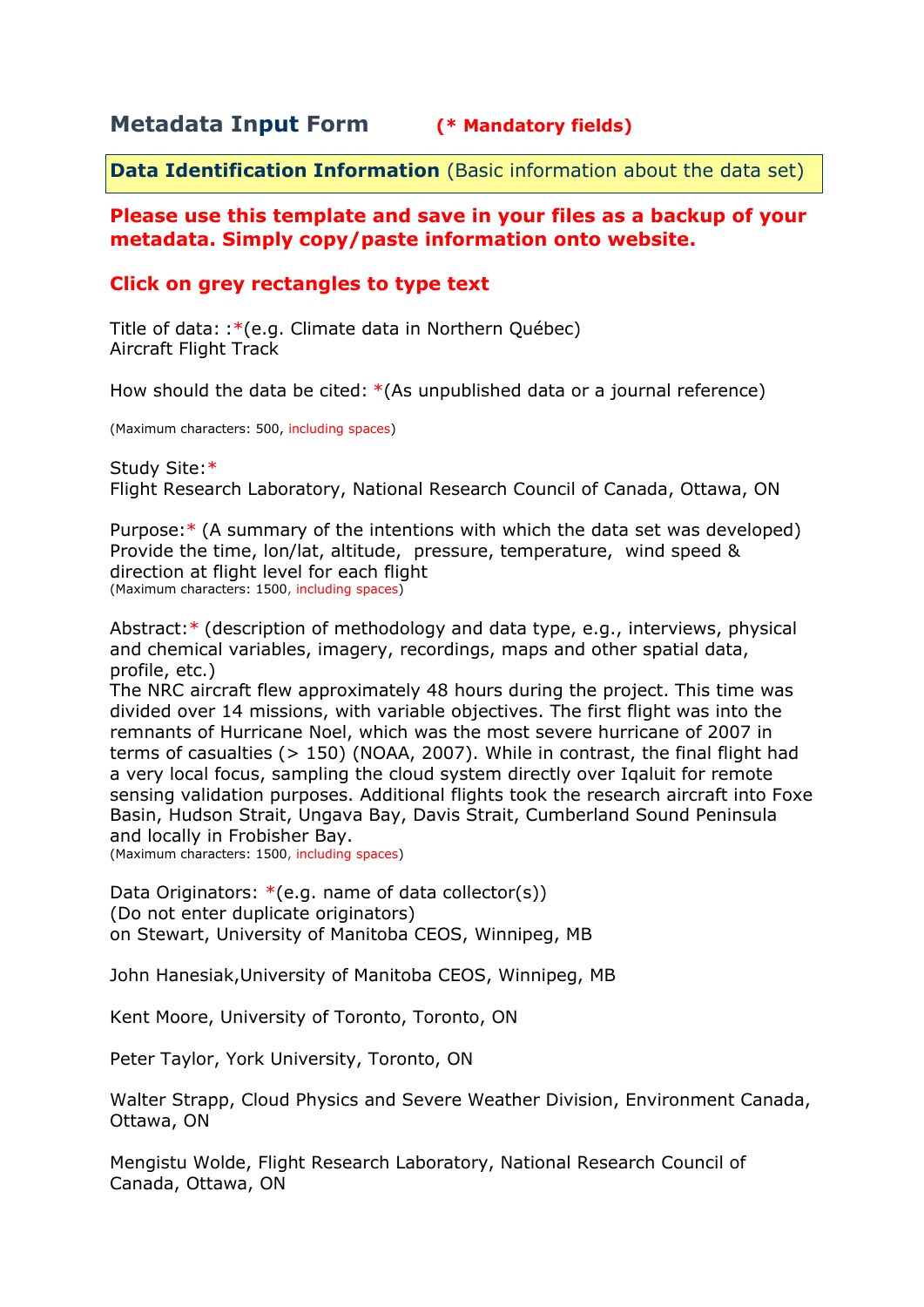Links to data (if available, enter NI Email address if direct link is not yet available):

Status of data:\* Click on grey rectangle to view scroll down menu Completed

Maintenance and update frequency:\* Click on grey rectangle to view scroll down menu As needed

**Geographic Coordinates** (in decimal format)

#### **Research Area** \*

Coordinates should be in the range of -90.0000 to 90.0000 for the latitude and -180.0000 to 180.0000 for the longitude

| North (latitude N): | 69°03.07'          |
|---------------------|--------------------|
| South (latitude N): | $53^{\circ}19.38'$ |
| West (longitude W): | 66°27.38'          |
| East (longitude W): | 61°59.63'          |

## **Time Period** (covered by the data set)

\* Select entry from scroll down menu on website

| Start Year: * 2007 | End Year: $*2007$ |
|--------------------|-------------------|
| Start Month: *Nov  | End Month *Nov    |
| Start Day: $*$ 05  | End Day: $*28$    |

## **Keywords** (see Keywords Library)

(e.g., Air, temperature, Precipitation, Photosynthesis, Ocean, Soil, Bacterial production, Climate, Land, Policy, Charr)

\* Select entry from the scroll down menu on the website or consult the Keywords Library

Keyword 1:\*Aircraft Flight tracks Keyword 2:\* Keyword 3:\* Keyword 4:\*